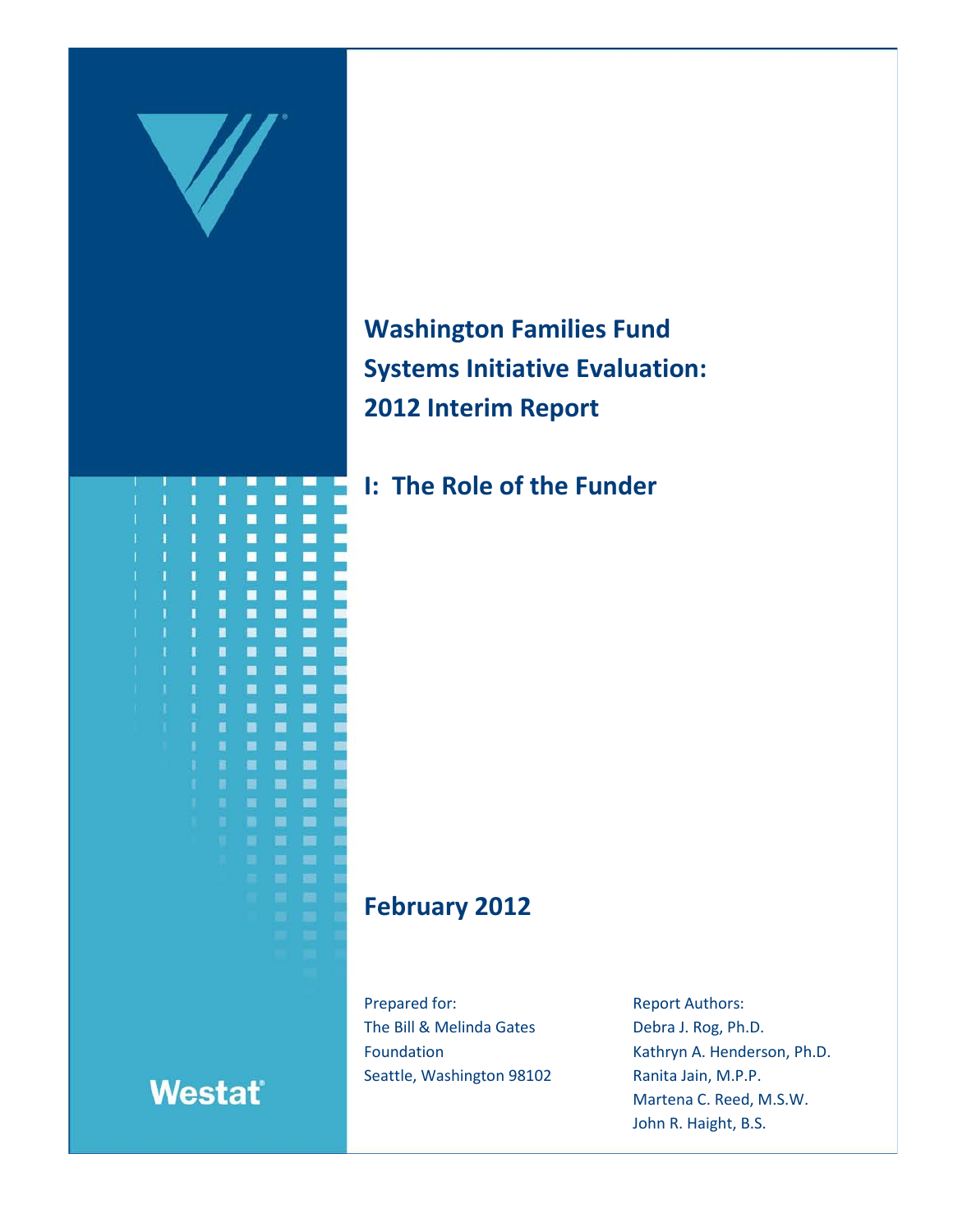#### **Overview**

The Washington Families Fund Systems Initiative is a \$60 million comprehensive systems change intervention aimed at ending family homelessness. Implemented in three counties in the Puget Sound region of Washington State (King, Pierce, and Snohomish), the Initiative is guided by a theory of change that builds on proven and best practices as well as emerging new concepts from a number of communities across the United States. The Initiative, created over the course of several years by the Bill and Melinda Gates Foundation (BMGF), was approved in October 2007 and officially launched in 2009. Building Changes, a local nonprofit organization with a long history of working on homelessness issues at local, state, and federal levels, was designated in 2009 as the intermediary to operate the Initiative. The three communities were funded to conduct a three-stage planning process, culminating at the end of 20[1](#page-1-0)0 in five-year implementation plans that are currently being put into action.<sup>1</sup>

Westat, a national research firm with extensive background in the evaluation of program and systemlevel interventions for homeless families, has been commissioned to conduct a longitudinal evaluation of both the implementation and outcomes of the Initiative. This first set of coordinated reports documents both the baseline status of the systems for homeless families in each of the counties prior to the Initiative and the implementation of the Initiative in its first two years after the launch (2009–2011). The reports are intended to provide a foundation of understanding of the Initiative and to provide formative feedback to BMGF, Building Changes, and stakeholders in the individual counties.

The eight brief reports, all under the title, *Washington Families Fund Systems Initiative Evaluation 2012 Interim Report*, are available on BuildingChanges.org. They include the following:

### Executive Summary

Summary of Key Baseline and Early Implementation Findings

- I. The Role of the Funder
- II. The Role of the Intermediary
- III. The Role of the Evaluation
- IV. The Role of the Counties: Promising Practices
- V. Interagency Collaboration and Data-Driven Decision Making
- VI. Advocacy

 $\overline{a}$ 

Three sets of appendices include additional description and analysis of the implementation of the Initiative in each of the Initiative counties (Appendices I A-C); the role of selected organizations in the system and in the Initiative (Appendices II A-G); and the list of key informants for the Westat site visits in summer 2009 and February 2011 (Appendix III).

<span id="page-1-0"></span><sup>&</sup>lt;sup>1</sup> Due to changes in the economic climate since the strategy was initially approved in 2007 and the length of time it took for the Initiative to unfold, BMGF has decided to extend the timeframe of the Initiative for an additional three years to allow for economic recovery and the complexities of the system change processes. The projects now will be implemented over the course of eight, rather than five, years.

WFF Systems Initiative Evaluation: 2012 Interim Report **Page 1** and Page 1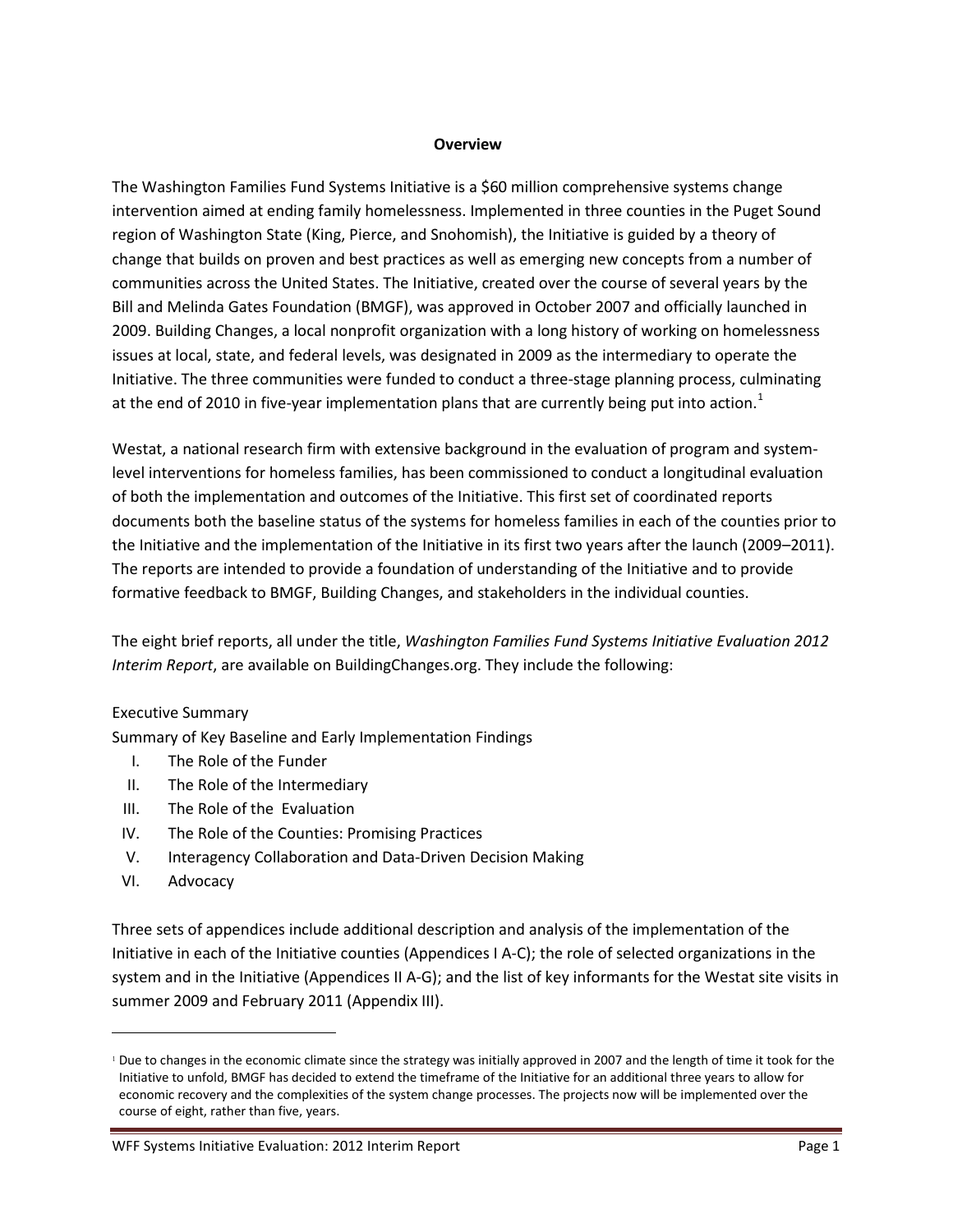This report describes the role of the Initiative's developer and primary funder, BMGF, including a description of its history in funding initiatives for homeless families and related interests, the impetus behind the Homeless Families Systems Initiative, the development and evolution of the Initiative's Theory of Change and overall operational design, the roles the Foundation has assumed during the Initiative's implementation, and a summary appraisal of its efforts during this time.

# **Overview of BMGF Involvement in Homelessness**

In 2000, BMGF launched Sound Families, its first major initiative addressing family homelessness. A \$40 million, seven-year initiative, Sound Families was designed to triple the amount of transitional housing available for families in the same three counties in which the WFF Systems Initiative is implemented— King, Pierce, and Snohomish counties. The Initiative involved the public-private collaborations of regional housing authorities; for-profit housing developers; other local, state, and federal government agencies; and local nonprofit organizations. Housing authorities accepted into their programs families enrolled in the Sound Families program and made agreements to support families with Section 8 vouchers once they successfully completed the program. Also, government agencies sponsored the support services attached to the transitional housing units. Grants were awarded to more than 40 local nonprofit organizations to create new affordable housing units and provide five years of onsite case management that included life skills and parenting services. Families who needed additional specialized services, such as job training, education, domestic violence counseling, mental health services, and drug and alcohol abuse counseling were referred to offsite providers.

The Sound Families Initiative encouraged a transition-in-place strategy allowing families to remain in the same housing complex once they finished receiving transitional housing services. The model also developed a pilot strategy for grantees to house families in permanent supportive units in which families would be provided services as long as needed. The Sound Families Initiative evaluation, conducted by the Northwest Institute for Children and Families from the University Of Washington School Of Social Work, found that 75 percent of the families remained in the program until graduation, 68 percent secured permanent housing, and 48 percent increased their incomes (Northwest Institute for Children and Families, 2008). Among the system changes Sound Families sparked were new partnerships among housing and service providers and property managers, many of whom had not worked with homeless families in the past.

The evaluation also revealed that one-quarter of the families were evicted or asked to leave their housing early. The study indicated that more services were needed for many of these families, including intensive support services for families with domestic violence histories, poor mental health, and substance abuse problems.

The Sound Families Initiative prompted the creation of the Washington Families Fund in 2004 as an effort to expand the lessons learned and impacts to a statewide context. The Fund was established by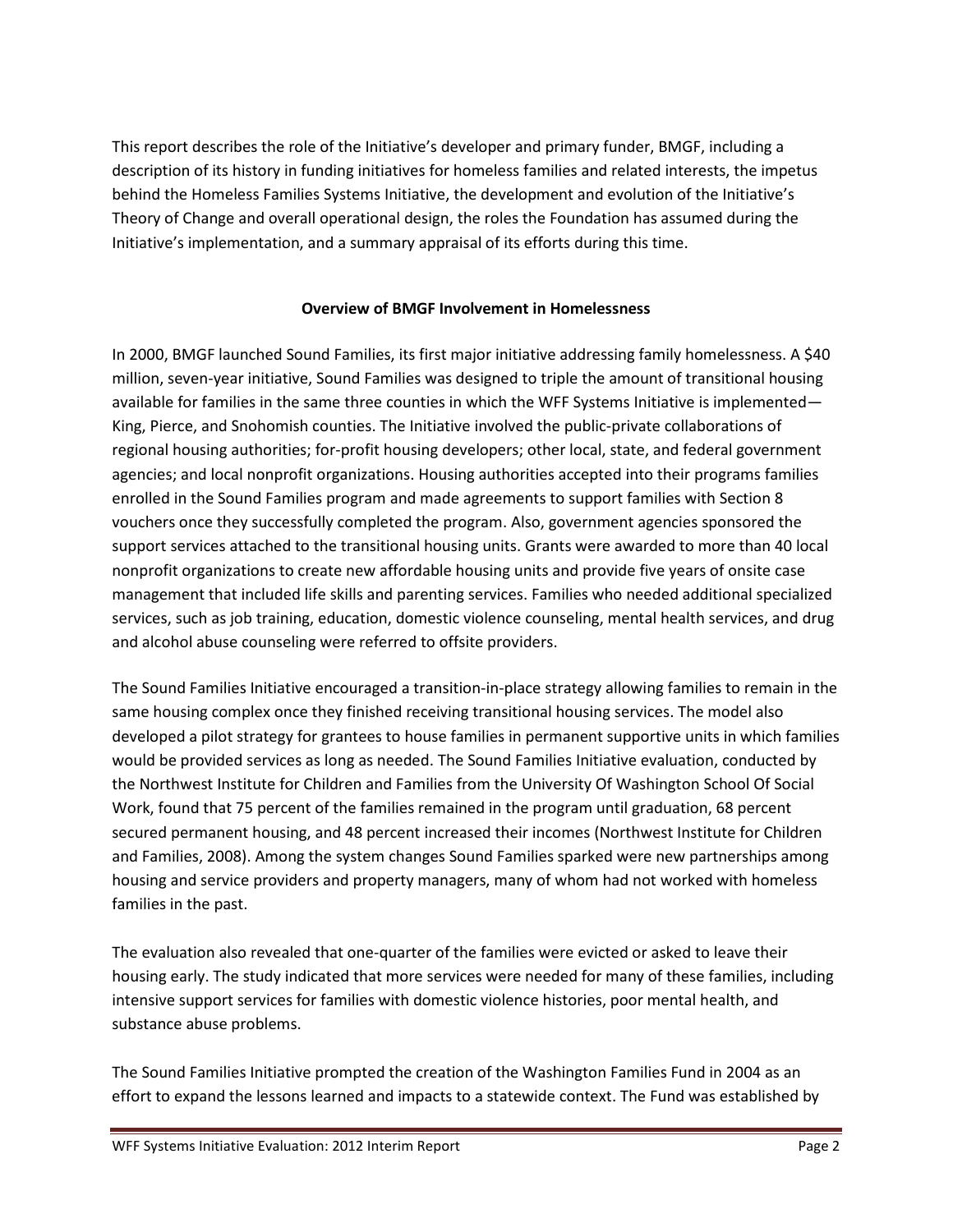the Washington State Legislature as the first-of-its-kind public-private partnership devoted to long-term funding for supportive housing for homeless families. The intermediary organization, Building Changes, was selected as the lead organization to administer the Fund. In assuming this role, Building Changes secured \$3 million of private contributions to match a State appropriation of \$2 million, and began awarding service grants to supportive housing programs across Washington State. Today, Building Changes has assembled 24 public and private partners, and secured \$28 million of funds.

# **Impetus and Planning for the Homeless Families Systems Initiative**

The findings of the Sound Families evaluation, coupled with data that continued to show the same number of families experiencing homelessness each year in the Puget Sound, led the Foundation to explore ways to build upon its investment. The Foundation concluded that housing production alone cannot solve the problem and changed its orientation to systems change in an effort to move from "*managing* family homelessness to *ending* the problem."

The Foundation conducted a three-stage strategy planning process, including a scoping phase, a discussion of strategic choices, and an execution plan for the selected strategy. In the initial stages of the strategy development, the Foundation concluded that the current configuration of services and housing in the counties is ineffective and inefficient and does not lead to a reduction in homelessness. In addition, the counties were encouraged to attempt to address the problem through the Initiative by using the growing body of information from communities across the country that focused on innovative ways of integrating public resources to prevent homelessness, shorten the homelessness episode, and prevent its reoccurrence. Specifically, staff from the Foundation began looking at other communities across the country, such as Columbus, Ohio; Hennepin County, Minnesota; and New York City that were using innovative models to prevent and end homelessness for families. These emergent best practices were suggesting that systems may be more effective in reducing homelessness if they include a focus on prevention and on tailoring housing and services to each family.

The Foundation wanted a program that could continue its focus on homeless families and leverage the experience gained through Sound Families. The ultimate goal was to reduce family homelessness by 50 percent by 2020 in the three counties in the Puget Sound and over time in Washington State as a whole. The Foundation believed that the Sound Families Initiative positioned it well for undertaking a more systems-focused initiative. The Sound Families Initiative had developed momentum in the target communities as well as helped the Foundation generate knowledge, experience, and partnerships that could help to develop new innovative strategies and models for addressing the problem.

# **Alignment Within BMGF Goals and Consistent With Other Initiatives**

The WFF Systems Initiative also aligned well with the Foundation's goal that each person has the opportunity to live a healthy and productive life, and with the Pacific Northwest (PNW) program focus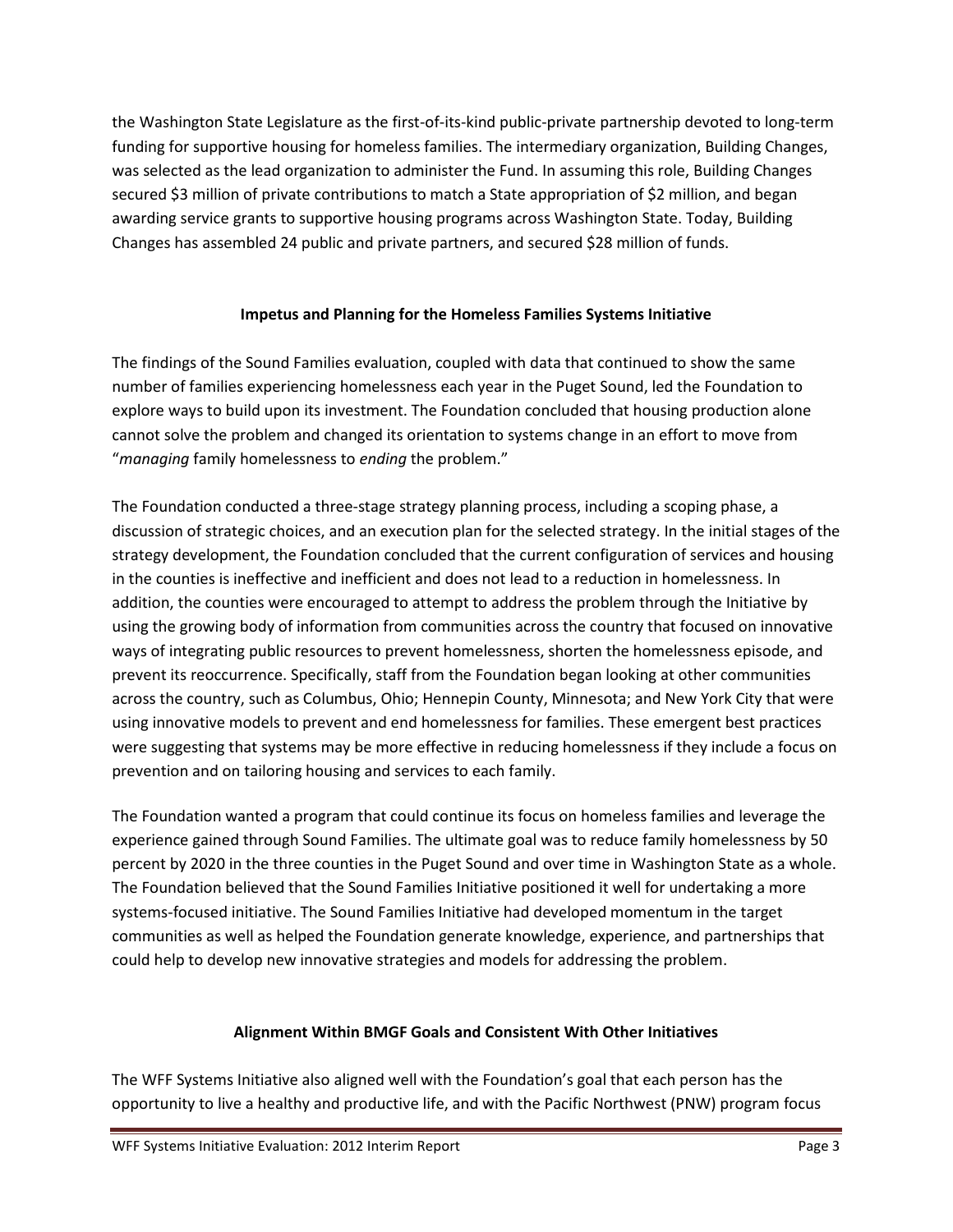on meeting basic needs for families and children in Washington State. Other PNW work also complemented the Initiative, particularly work in the area of domestic violence and early learning as described in the following paragraphs.

Initial PNW funding was provided in 2009 to support the Washington State Coalition Against Domestic Violence (WSCADV) and four organizations to create and implement Domestic Violence Housing First, a program aimed at helping survivors of domestic violence keep or quickly access safe permanent housing and thus preventing shelter stays. Promising early results prompted the Foundation to expand the program in 2011, providing three-year grant support to WSCADV and nine community-based organizations to continue to implement the program. As the WFF Systems Initiative has taken shape, there have been some cross-systems meetings with WSCADV in which the coalition has shared information from its work.

Other work in the PNW program that complements the Initiative falls within the area of early learning and education pathways through community and public school systems. Since 2005, the Foundation has collaborated with a range of public and private partners to improve the quality of early learning programs. As this Initiative has evolved into a broader set of education system interventions, the Foundation is working more with public schools and children and youth service providers; PNW's efforts with these systems and organizations have the potential to overlap and reinforce efforts targeting homeless families.

# **Development and Evolution of the Initiative's Theory of Change and Operational Design**

Building on lessons learned from the Sound Families initiative and from other innovative communities, the Foundation developed the WFF Systems Initiative to support the implementation of promising practices at the family, provider, and systems levels that can move the current housing and services systems from managing homelessness to ending homelessness for all families. The following section describes the Initiative's Theory of Change and operational structure.

# **Theory of Change**

Through its three-stage strategy development process, the Foundation developed a Theory of Change and an operational plan for unfolding the WFF Systems Initiative. The Theory of Change, outlined in Figure 1, incorporates a differentiated approach to meeting the needs of homeless families and families at risk of homelessness. The first "focus area" of the theory outlines five programmatic pillars that are intended to provide tailored solutions to each family's needs. These pillars include the following:

• **Coordinated Entry:** A common point of entry into the system that includes a universal assessment protocol to match families to needed resources;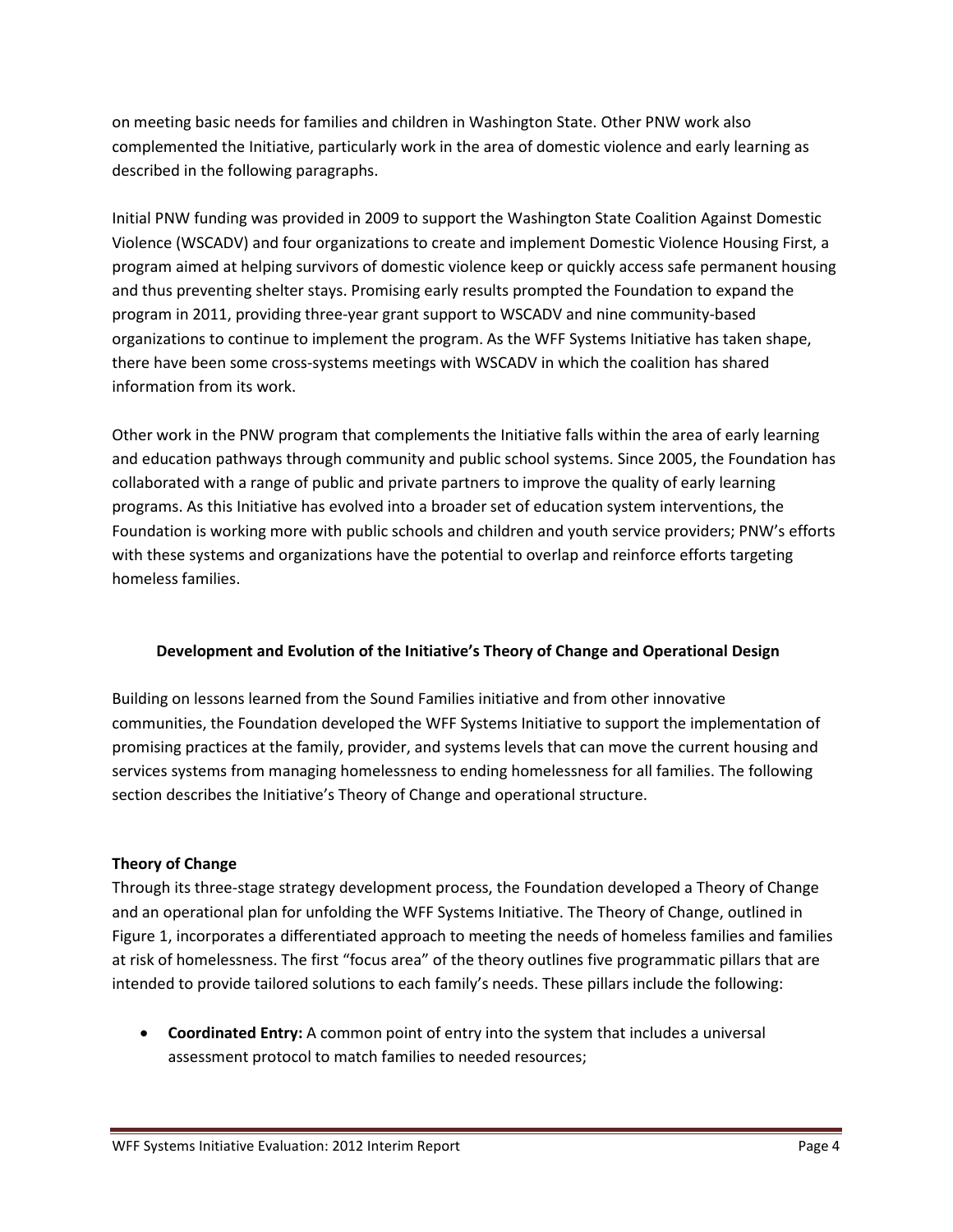- **Prevention:** Resources that either divert families from entering shelter or that stabilize housing situations for families who are at risk of homelessness;
- **Rapid Housing**: Quickly placing families who enter shelter into permanent housing, often with short-term rental assistance;
- **Tailored Programs**: Services that provide for flexible, coordinated, and customized support to ensure that families are matched with the services they need to become residentially stable and self-sufficient; and
- **Economic Opportunity**: Services such as education, job training, and other employment preparation and support that help families become and stay residentially stable and selfsufficient.

Focus Areas 2 through 4 are believed to be critical components in the overall system that drive and support the effective implementation of the pillars of promising practice. These include having organizations with the capacity to implement the pillars, along with effective collaboration and coordination among the providers and other stakeholders that provide for resources to support the pillars (Focus Area 2); data systems that provide reliable, accurate, and timely data to inform decision making at service and system levels (Focus Area 3); and advocacy for building awareness and support among policymakers and key third parties for reallocating existing resources and promoting new sources of funds (Focus Area 4).

The ultimate goals of the WFF Systems Initiative are to decrease the number of families who experience first time homelessness, to decrease the number of families who experience repeat homelessness, and for those who become homeless, to decrease the length of time they are homeless, and to ultimately produce a 50 percent reduction in family homelessness in each of the three counties by 2020.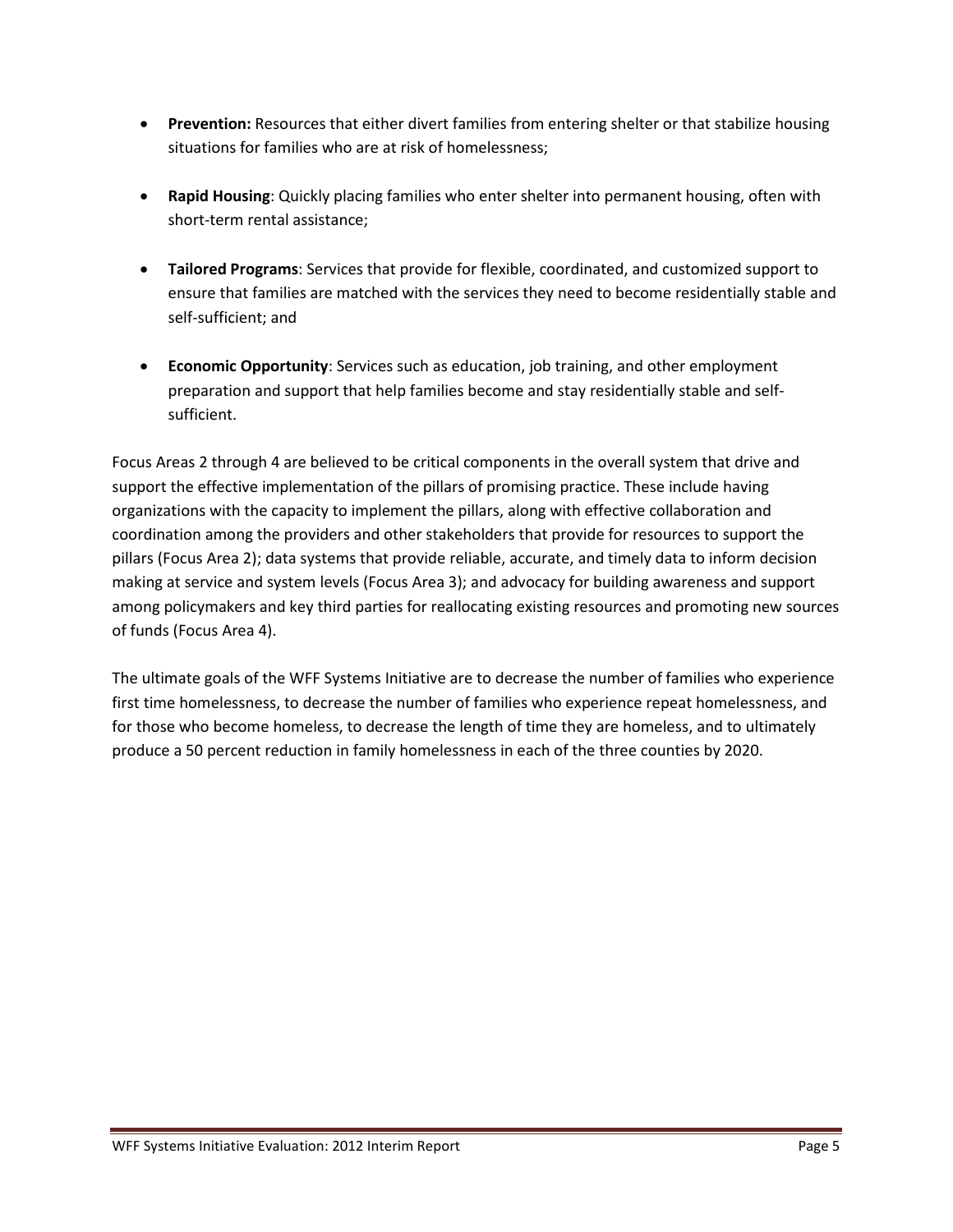

**Figure I-1. Washington Families Fund Systems Initiative Theory of Change**

# **Operational Plan**

The Foundation determined that a fairly long staged planning period (12–18 months) was needed to have the time necessary to enhance existing relationships, build new ones, enhance the capacities of key players, and share and refine the approach with all key stakeholders before embarking on grant-making. The plan was to "go slow to go fast," hoping that the time in planning would be off-set by more rapid grant-making and other work once all was in place. Investments were made to increase the capacities of Building Changes to function as the lead intermediary for implementation of the strategy. A three-stage planning process was supported in each of the three counties that included a Landscape Assessment, Strategic Plan, and an Implementation Plan. Each of the counties received \$200,000 from the Foundation, and King County received an additional \$100,000 from United Way of King County, to support this planning process. The role of Building Changes and the counties as agents of change are described further below.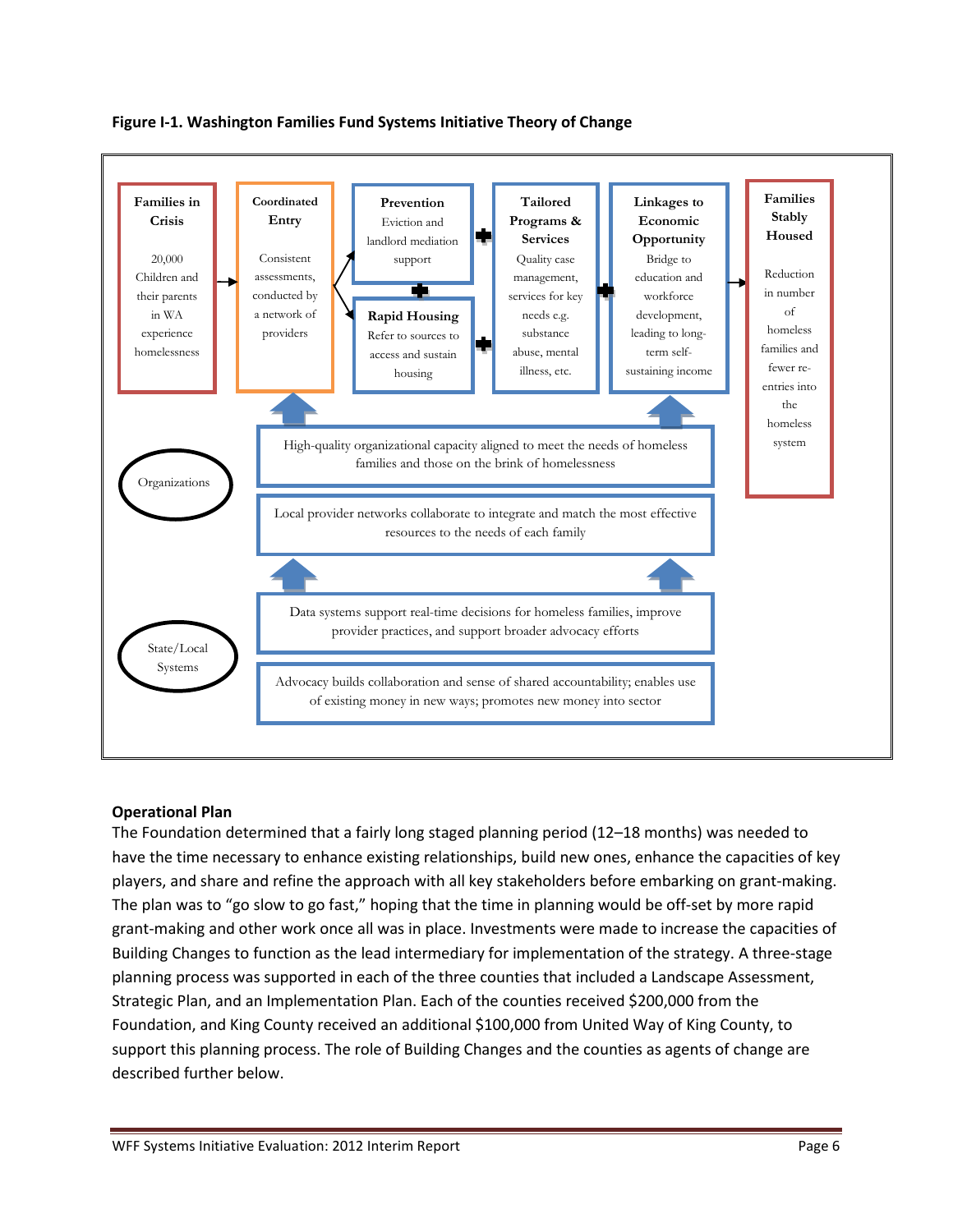The leadership for the Initiative's implementation comes from four different agents of change: the Foundation, a regional intermediary, county government, and advocacy organizations. The work of the four types of change agents is intended to support and enhance each other's efforts over the course of the Initiative. In addition to the Foundation (role described below), these agents include an intermediary, the lead organizations for each county, and advocacy partners.

The Foundation's plan for the Initiative included a regional intermediary that the Foundation envisioned it would work with and through to "drive a common agenda." As noted, Building Changes, a non-profit organization based in Seattle, Washington, with a focus on vulnerable and homeless populations, operates as the intermediary organization. In this role, Building Changes co-manages the Initiative with the Foundation and acts as the link between the county leads and others in the three counties and the state who are involved in the Initiative. As described in Chapter II, *The Role of the Intermediary,* Building Changes acts as an agent of change through its re-granting of Foundation funds for SIGs; by building the capacity of organizations through the provision of on-going support and technical assistance; by providing an opportunity for individuals to network by convening meetings and groups; and by advocating for policy changes at state and local levels to support the Initiative.

The third agent of change in each county is a county lead organization that plans, crafts, and guides the work that is occurring "on the ground" in the five pillars. In the King County Initiative, entitled *Moving Forward*, the county lead organization is the Housing and Community Development Program within the Seattle-King County Department of Community and Human Services. In Pierce County, the County's Community Connections Homeless Program Office leads its Homeless Families Systems Initiative, *Outside In.* In Snohomish County, the Initiative, *Investing in Families*, is housed in and led by the Workforce Development Council of Snohomish County (WDCSC). The work of these organizations in planning, designing, and implementing the WFF Systems Initiative is described in Chapter IV, *The Role of the Counties.*

The fourth type of system change agent is the advocacy partners, key third parties funded by BMGF to implement specific activities (e.g., media, advocacy, organizing). A description of the groups funded and how their work fits into the Initiative is provided in Chapter VI, *Advocacy.*

Four types of grants, with varying degrees of involvement from the agents of change, are supporting the Initiative's implementation.

• **Infrastructure Grants:** These grants are awarded by the Foundation to the counties for staffing, capital, and technology expenditures in support of systems change work. Each of the three demonstration counties can apply for an infrastructure grant each year for a total of five years. In 2010, the Foundation awarded each of the counties an infrastructure grant: King County received \$1 million, and Pierce and Snohomish counties received \$750,000. In 2011, the Foundation awarded King County \$687,000, Pierce County \$588,000, and Snohomish County \$400,000 in infrastructure grants.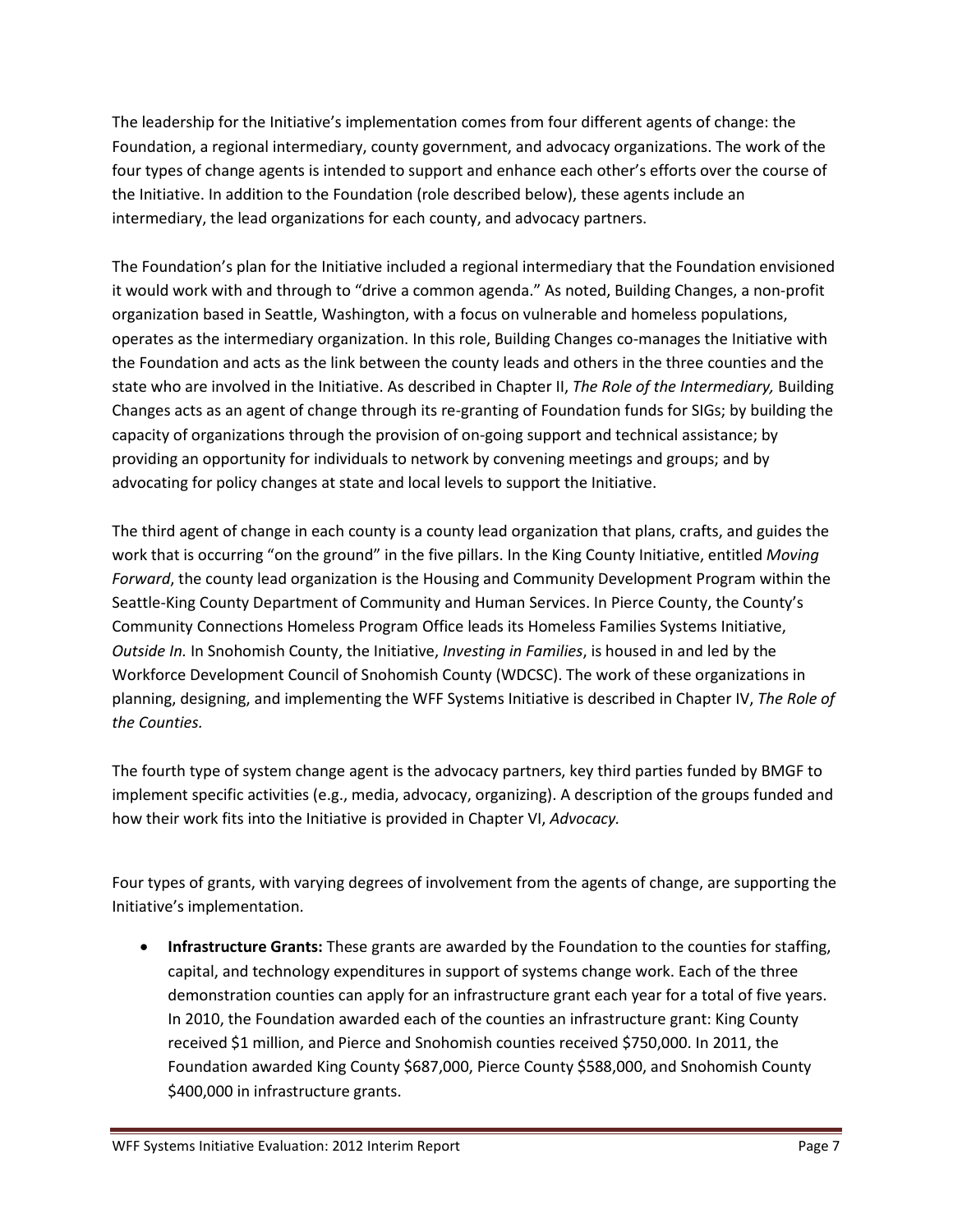- **System Innovation Grants (SIG):** SIG funds are awarded through Building Changes to local nonprofit providers in the Initiative counties. A total of roughly \$30 million is being provided over time by BMGF to Building Changes to re-grant as SIGs. The purpose of these grants is to foster the re-alignment of mainstream resources towards programming for homeless families. In order for organizations to receive these funds, there needs to be a match of \$2.50 of public funds for each requested SIG dollar. The county leads are responsible for ensuring the proper match of public funds is secured for the SIGs. Once the SIGs are awarded the allocation of public funds is tracked by Building Changes. The SIG grants are intended to be made in multiple waves contingent upon achievement of clear milestones at specified intervals.
- **Advocacy grants**: These grants are awarded by the Foundation to a range of organizations in the counties and the State to support building larger awareness of and support for ending family homelessness, and the implementation of promising practices in the counties. The county leads and Building Changes are not involved in the advocacy grant process.
- **Operating Grants to Building Changes:** Operating grants are provided to Building Changes to function as the lead intermediary for strategy implementation.

# **The Role of the Bill and Melinda Gates Foundation**

The Foundation plays several roles in the Initiative, including among its major roles serving as the initial and primary strategic investor in the infrastructure, the interventions, and other supports that strengthen the Initiative implementation. As a "hand-on" Foundation, staff also have worked with Building Changes, especially in the first stage of the Initiative, in co-managing the activity and coconvening groups locally, statewide, and nationally; working as an advocate to push for needed reforms at local, state, and federal levels; and generating needed knowledge to continue to support on-going learning.

Although Building Changes is charged as the Initiative intermediary, to date the Foundation staff plays a direct role in the work on the Initiative. Initially, especially during the planning phase, both the Foundation staff and Building Changes staff worked with the county leads and others in the counties to help shape the Initiative in each county. As noted below, the pairing of staff from the Foundation and Building Changes led to confusion in a number of instances as to who called the shots and was the authority on decisions. This was compounded by the Foundation directly providing the financial support to the counties to perform the planning process because the final contract with Building Changes was not yet completed at the time the planning process was ready to begin. Building Changes did not yet have the capacities to support the planning processes, and neither the Foundation nor Building Changes wanted to hold up the process. Given the Foundation's active role with the counties, it is not surprising that it was viewed as the ultimate authority in these early decisions, and the role of the intermediary was diminished and their authority somewhat compromised. Since that time, there has been more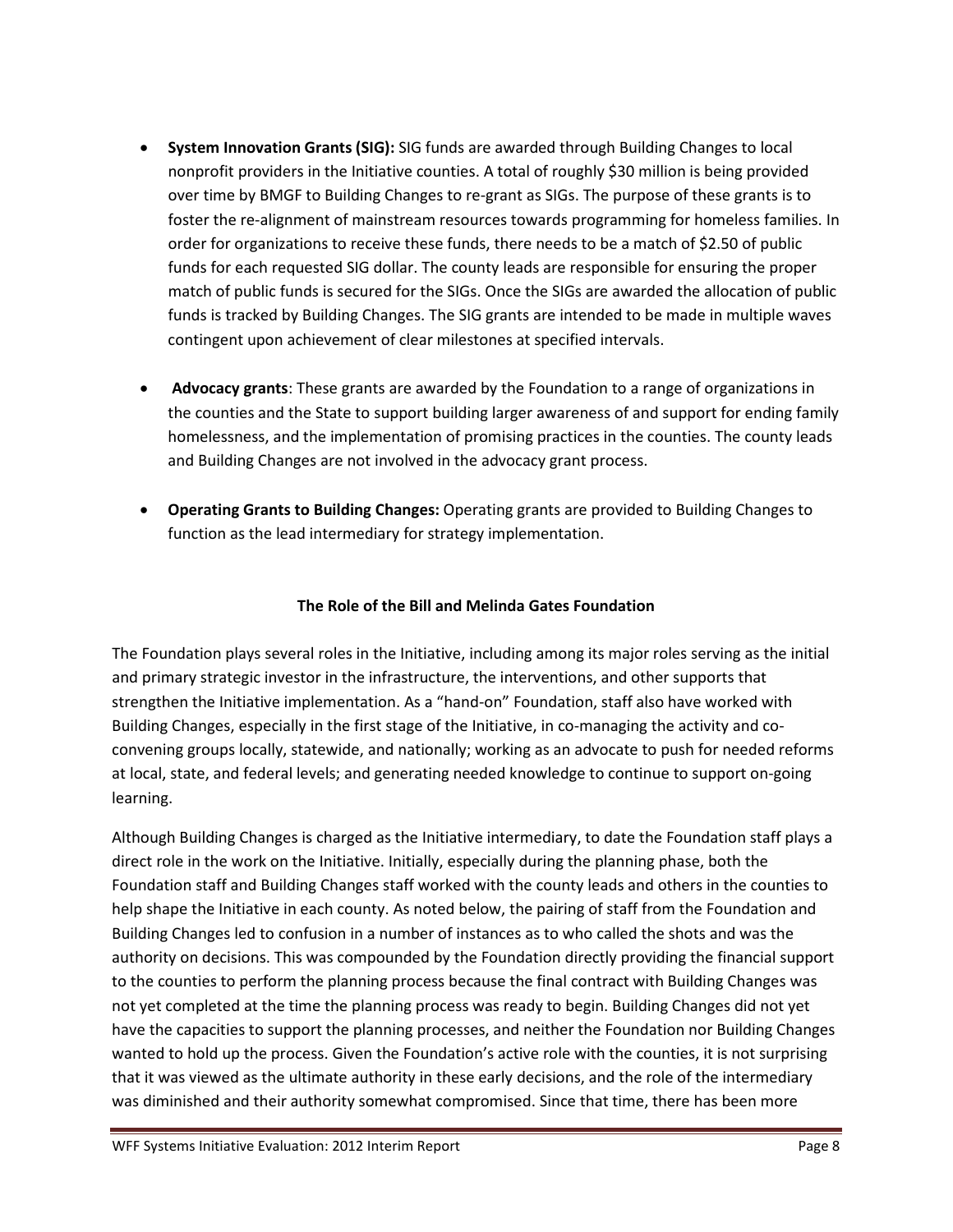concerted and conscious effort on the part of the Foundation and Building Changes to position Building Changes as the key intermediary and source of support for the work underway in each county. For example, the Foundation was once a participant in the King County Funders' Group, but has since stopped attending and has given that role over to Building Changes, which now also attends all three counties' funders' groups. Because the largest single foundation funding stream supporting the county work (SIG) flows through Building Changes, the intermediary organization should increasingly be viewed as the decision maker about the primary private sector resources available to each community.

During the implementation stage, the Foundation has assumed less of a co-manager role than it did during the planning stage, although it continues to play a key role in the counties, as well as statewide and nationally. Some of the role may be characterized as advocacy work, including gap filling and bridge building. Some of the role is ensuring that critical pieces are in place to make the strategy work as well as seizing opportunities as they arise to strengthen the Initiative, solve problems, and generate knowledge from it. The Foundation also remains engaged in the work at the county level to monitor fidelity to the Theory of Change. As an example, during the planning stage, the Foundation, together with Building Changes, convened a Data Solutions Work Group involving stakeholders from the counties and the state (as well as Westat) to try to tackle struggles with the Homeless Management Information System (HMIS) in each of the counties.

As detailed in Chapter VI, *Advocacy*, Foundation staff work to keep abreast of changes that are happening nationally and of best practices in other communities so that the Initiative can be as current and cutting edge as possible and remain visible at state and national levels. For example, the Foundation set up meetings in Washington, D.C. between federal government officials and local county and state stakeholders so that the local and state individuals could learn firsthand of federal developments, and the federal officials involved in homelessness activities could learn about the Initiative. Other examples include bringing local stakeholders to different communities around the country, such as to Chicago, Illinois, Grand Rapids, Michigan, or Hennepin County, Minnesota, to learn how the various models of interest work on the ground and acting as an advocate to push for needed reforms at local, state, and federal levels. Foundation staff maintain and nurture contacts with all levels of leadership in government (municipal, county, state, and federal) to keep in contact with their efforts and to try to leverage change. There also is coordination with the philanthropic sector, largely through Funders Together to End Homelessness, and collaborative work, such as with the Campion Foundation.

Finally, the Foundation has a keen interest in generating knowledge from the Initiative. Considerable focus is placed on a set of learning questions, outlined during the strategy development phase and continuing to be refined through this past year (2011). The learning questions guide the work of this evaluation, supported by BMGF, as well as other actions they may take to increase the learning from the Initiative. Recently, for example, the Foundation has provided additional support to a project headed by Dennis Culhane that will build on his work in tying education and public housing authority data together and, in turn, increase the potential that the these data could be included in the Washington State Department of Social and Health Services (DSHS) Integrated Client Database, a resource being used by this evaluation and other efforts.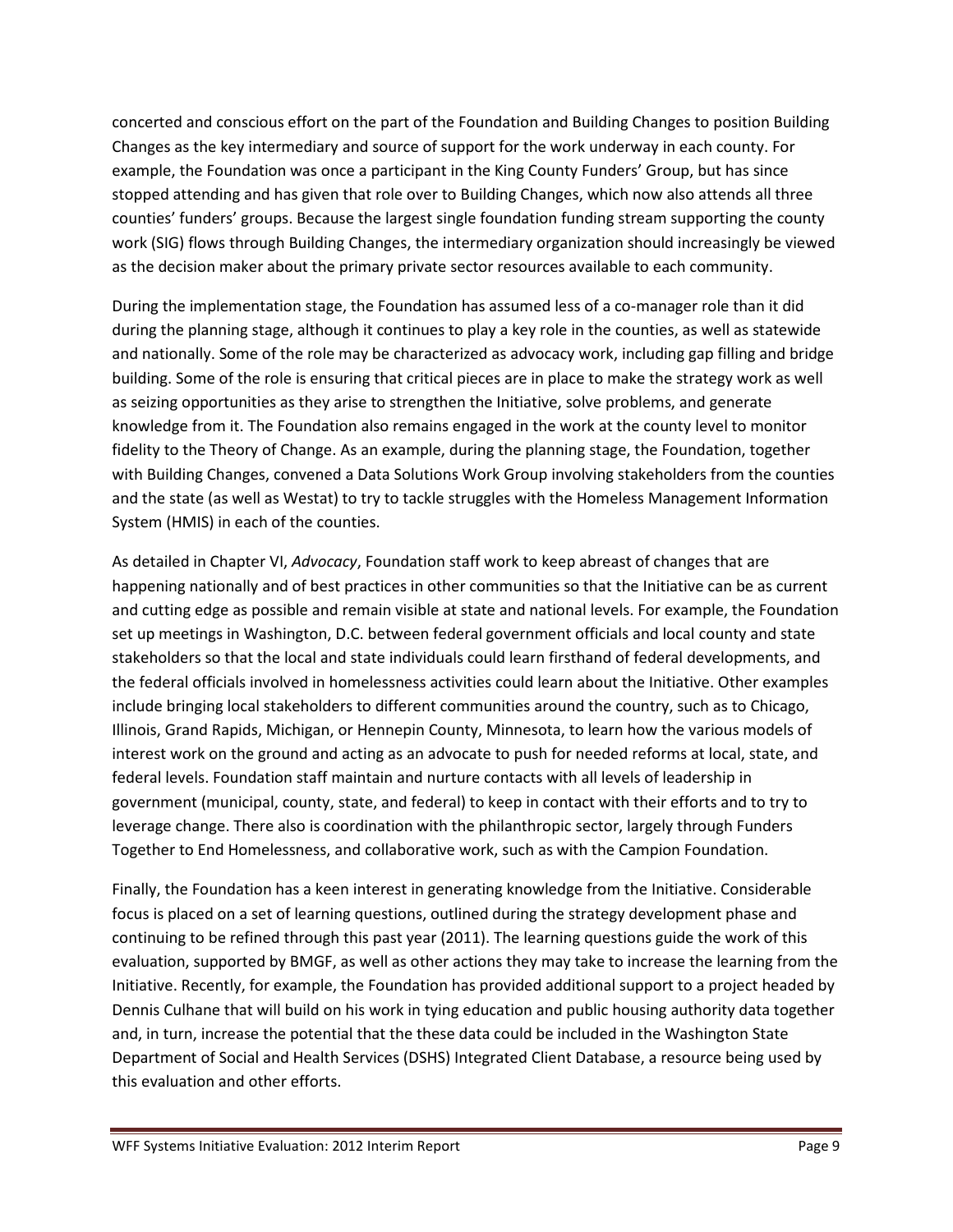## **Key Characteristics of the BMGF Approach**

#### **Taking a Developmental, Somewhat Organic, and Adaptive Approach**

The approach to designing and implementing the Initiative has been explicitly developmental. The Initiative itself was created through an 18-month multi-stage strategy development process, and the counties, guided by the Initiative's Theory of Change, spent the first year and a half of the Initiative immersed in a three-stage planning process. Each county was tasked first with conducting a Landscape Assessment of the county, followed by the development of a Strategic Plan based on what was learned in the Landscape Assessment, and then an Implementation Plan outlining the steps and timeline to be taken to put the strategies into place.

As the counties begin to implement their strategies, they, as well as the Foundation and Building Changes, have adapted to changes that have occurred in the broader context. In particular, it is important to note that the Initiative was conceived and designed prior to the onset of the recession. Although the plans for the individual counties were developed after the recession had hit, their development occurred just prior to the extreme budget cuts that hit the state. Assumptions about funding availability as well as the depth and nature of the need for prevention services and the availability of jobs had to be reconsidered and in some cases, plans had to be revised. For example, Pierce County was the first to begin implementing its Initiative in 2011 and started with a focus on both coordinated entry and prevention. Estimates of families needing prevention services were substantially smaller than what the county experienced. Given the extent to which the demand outstripped the funds available, the county had to change its strategy and cut back on what it could provide.

The changes in context have also changed the Foundation's expectations with respect to the timeframe in which it expected to see results occur. The state's fiscal condition in 2011 and the outlook for 2012 was one of the factors that prompted the Foundation to extend the timeframe of the Initiative, giving it more time to unfold and stretching the dollars over a longer period of time.

### **Learning From Best and Promising Practices**

From design through implementation, learning from best and promising practices across the country has been an unmistakable attribute of the Initiative. Early on, the Foundation had an eye on what practices are in place in other areas of the country to determine whether and how they might influence the Initiative model. Since that time, there has been a continued focus on learning from others, whether that has occurred through visits to specific communities where a practice is in place, having site representatives or other experts come to the Puget Sound to present to the counties, or attending conferences, such as the National Alliance to End Homelessness (NAEH) Family Homelessness Conferences and other trainings. A key aspect of these trips is that they typically include several representatives from each county as well as the state. Table III-1 lists the trips that have been sponsored by BMGF from 2010 through February 2012. More recently, some of this role of identifying best practices and spreading the knowledge has been assumed by Building Changes.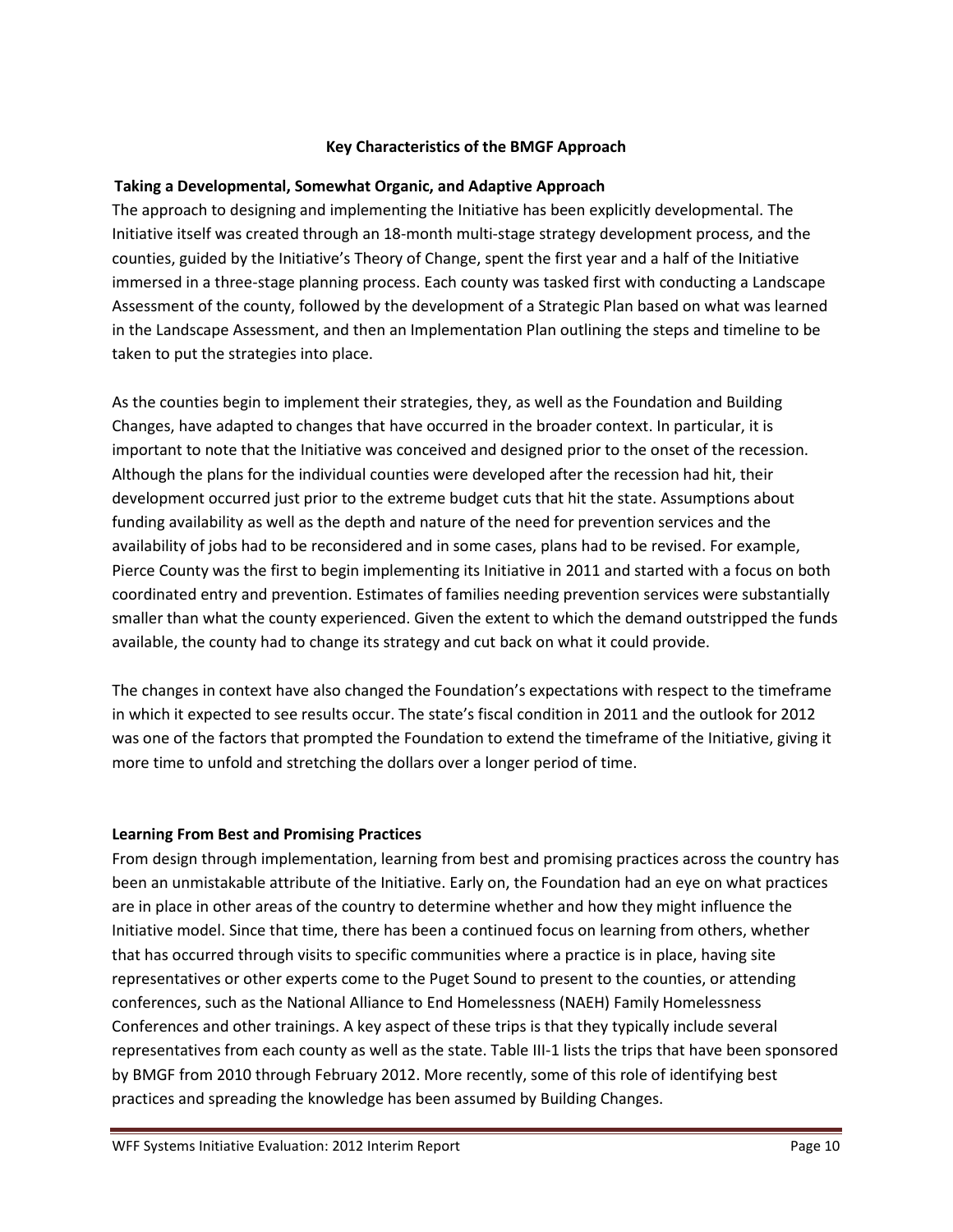## **Table III-1. BMGF Sponsored Visits**

| <b>Location</b><br><b>Columbus</b> | <b>Date</b><br>2008:      | <b>Focus</b><br>To provide an overview of Columbus's collaborative model to                                                                                                                                                                                                                                                                                                                                                     |
|------------------------------------|---------------------------|---------------------------------------------------------------------------------------------------------------------------------------------------------------------------------------------------------------------------------------------------------------------------------------------------------------------------------------------------------------------------------------------------------------------------------|
|                                    | April 24-25               | end homelessness.                                                                                                                                                                                                                                                                                                                                                                                                               |
| <b>New York City</b>               | 2008:<br>November 17-18   | To gain an understanding of New York City's responses to<br>family homelessness from the perspective of key government<br>and non-profit sector partners who have been addressing<br>issues of prevention, housing, and supportive services for<br>families at risk of, or experiencing, homelessness.                                                                                                                          |
| Chicago/<br><b>Minneapolis</b>     | 2009:<br><b>June 9-12</b> | To understand how these two localities reformed their<br>homeless systems and implemented a range of innovative<br>practices. The practices of interest included coordinated<br>entry, prevention, rapid housing, tailored services and<br>economic opportunity.                                                                                                                                                                |
| Washington, D.C.                   | 2010:<br>May 4-6          | To meet with officials at the White House, U.S. Departments<br>of Housing and Urban Development, Health and Human<br>Services, and Labor, the Interagency Council on<br>Homelessness, as well as members of the Washington State<br>Congressional Delegation, as a next step in developing strong<br>relationships with the new federal administration.                                                                         |
| Washington, D.C.                   | 2010:<br>November 15-16   | To participate in two days of workshops and cross-training<br>opportunities for social services providers and housing<br>professionals aimed at sharing resources and information to<br>keep America's most vulnerable families and youth safe,<br>including understanding the pivotal role housing can play in<br>family preservation efforts, reunification, and successful<br>transition to adulthood among aging-out youth. |
| <b>Grand Rapids</b>                | 2010:<br>December 1-2     | To conduct a site visit to learn about Grand Rapids'<br>coordinated entry, prevention, and rapid rehousing system.                                                                                                                                                                                                                                                                                                              |
| <b>Boston</b>                      | 2011:<br>April 4-5        | To conduct a site visit within the Boston regional area.                                                                                                                                                                                                                                                                                                                                                                        |
| Portland                           | 2011                      | To conduct a site visit with Bridges to Housing/<br>Neighborhood Partnership                                                                                                                                                                                                                                                                                                                                                    |
| <b>Columbus</b>                    | 2012:<br>February 16      | To provide an overview of Columbus's collaborative model to<br>end homelessness                                                                                                                                                                                                                                                                                                                                                 |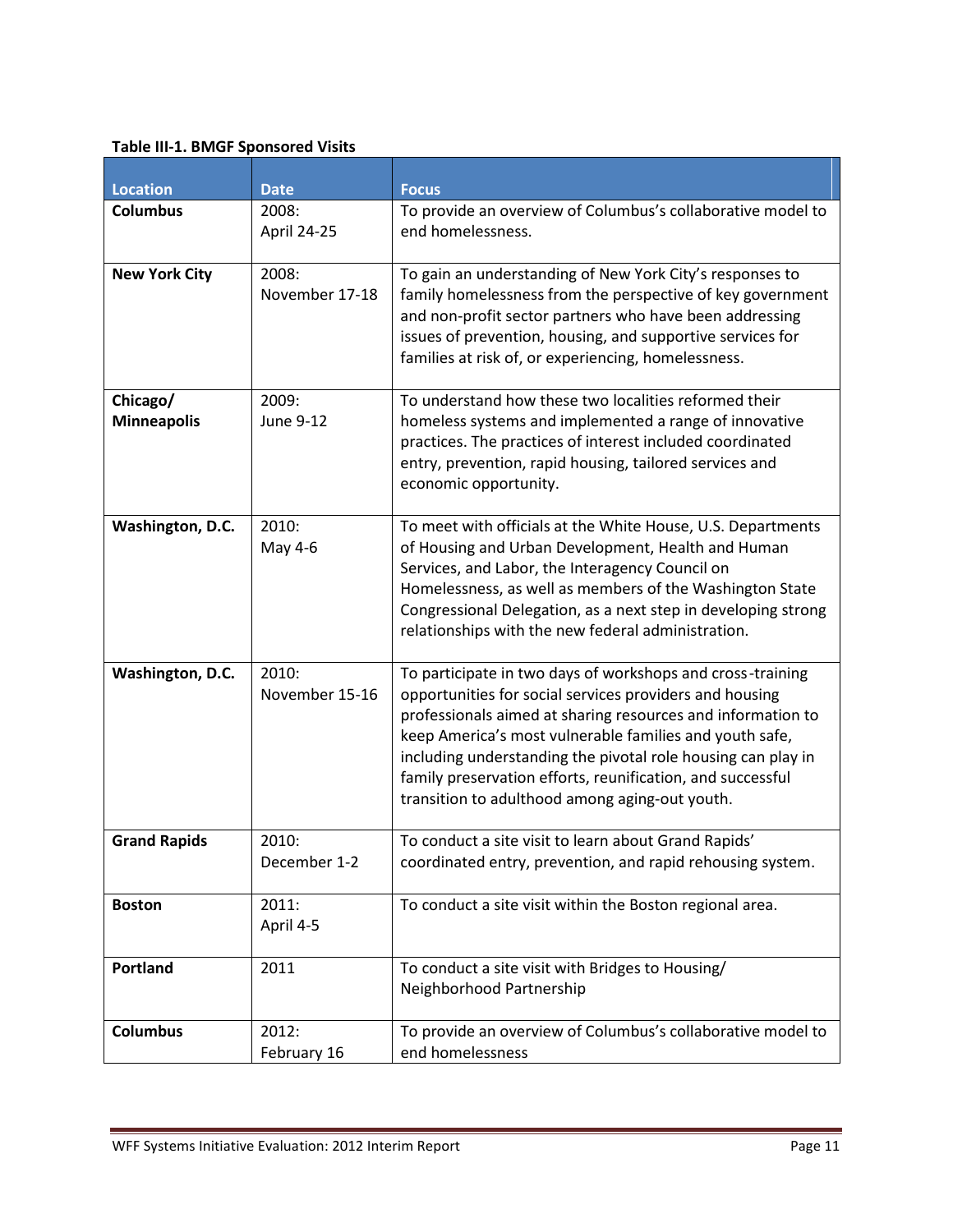## **Fostering Peer Learning**

Another attribute of the approach has been a focus on the use of peer learning and information exchange, particularly among the three counties and the lead organizations of the three counties. Peer learning initially was fostered by BMGF through the trips and sessions mentioned above, and through other individual exchanges. As the Initiative has moved to implementation, the level of exchange appears to have increased through Building Changes' efforts. Monthly Tri-County Meetings, begun in early 2011, are a key forum for cross-county exchange as well as special convenings and sessions that bring in outside speakers. Some of the areas in which there has been evidence of cross-site learning include the following:

- Pierce County's early experience in coordinated entry and prevention served to confirm King County's concerns about phasing in the process and taking a more cautious approach to shelter diversion and prevention.
- The role of funders' groups at the county level: King County's Funders' Group preceded the funders' groups in Pierce and Snohomish Counties and, although all three groups are structured differently, offered some early insights into the role that these types of groups can have.
- Pierce County's approach to rapid housing and housing location are modeled, in part, after the approaches in King County (and Spokane).

Further details about these projects at the county-level are provided in Chapters IV and V.

# **Influencing Others, Gaining Visibility**

Although the Initiative is concentrated in the three counties in the Puget Sound, it has gained visibility at the state and federal level. The visibility is largely promoted by both the Foundation and Building Changes, and is aimed at getting public and private support for the Initiative and the county efforts, as well as helping to influence policy and funding that could support the three counties. Examples of efforts to both gain visibility for the Initiative and to influence and guide policy efforts include the following:

- As noted above, a 2010 trip to Washington, D.C. that included representatives from each of the counties and the state;
- Learning trips to the strategy sites and programs by key leaders from federal departments, including the Departments of Housing and Urban Development and Health and Human Services and the Interagency Council on Homelessness;
- Several of the Foundation's advocacy grants, particularly those that focus at the state level;
- Building Changes' convening *Silos to Systems* in November 2011;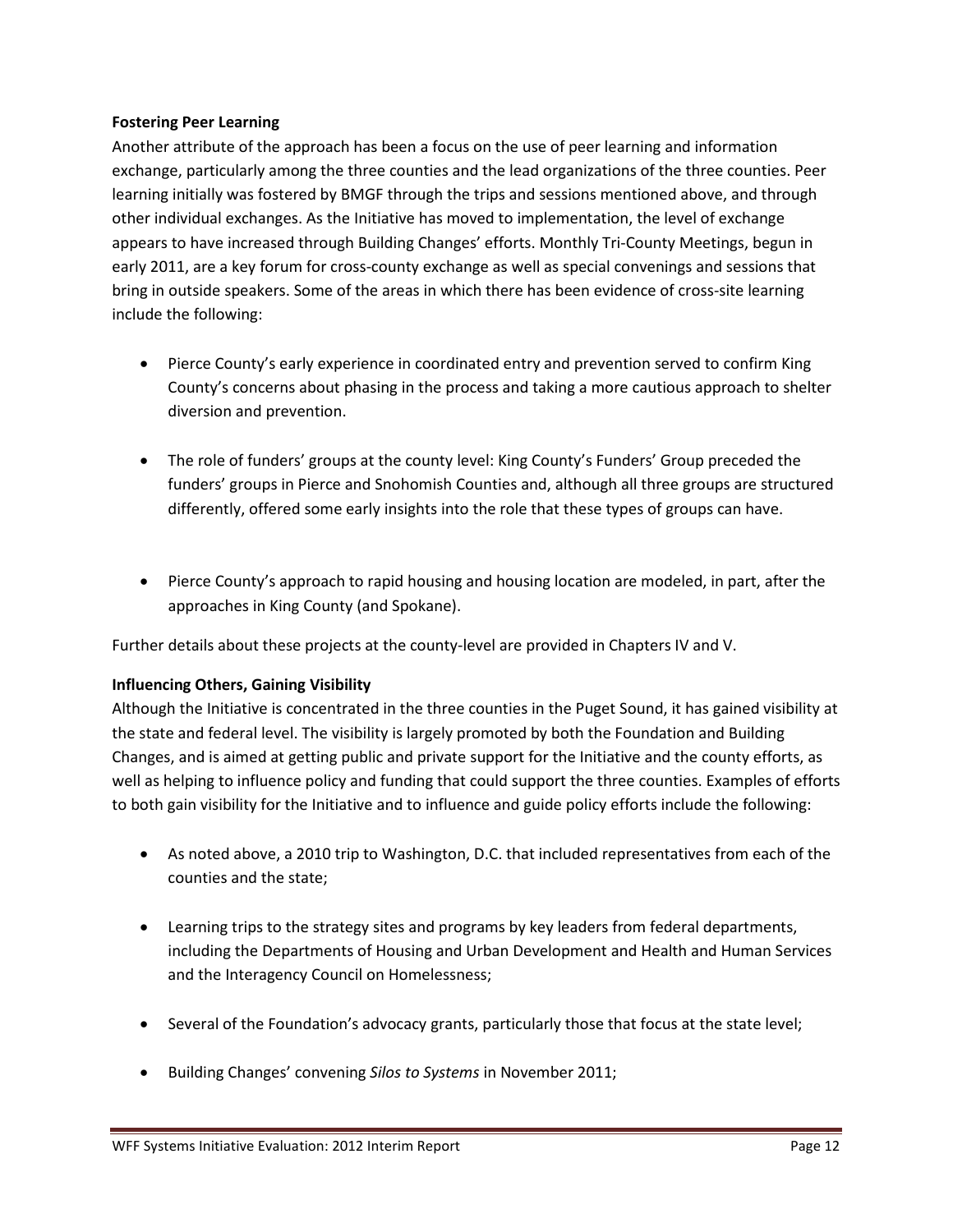• Building Changes' policy paper, "Ending Family Homelessness in Washington State: An Emerging Approach" in February 2011, which developed a framework for understanding homeless and vulnerable families, strategies for serving them, and policy recommendations for ending homelessness.

## **Guided by the Theory of Change, but Opportunistic**

The Theory of Change has provided a template upon which to build the individual county initiatives and to guide the efforts of the Foundation and Building Changes. However, the model also provides flexibility to create and seize opportunities. A key example of an opportunity seized by the Foundation is building on the work of Dennis Culhane in order to increase the potential that the Washington State DSHS Integrated Client Database can access additional agency data. Other key examples of creating and seizing opportunities can be found in the Foundation's advocacy portfolio. For example, there was a desire to include the business sector in the advocacy portfolio in an effort to increase its awareness of family homelessness and gain its support and influence for policies and system changes that could advance the interests of the Initiative. Local chambers of Commerce were not interested in participating in the effort, so the Foundation approached Rotary International districts, in part due to their past work with the Foundation in supporting efforts to eradicate polio across the globe.

## **Creating Bridges to Address Problems and Gaps**

The Foundation has conducted some convenings in an effort to address some problems that involve different actors across the systems, often operating in separate "silos" but serving the same populations. As noted, at the initiation of the Initiative, the HMIS in all three counties was not operating at the level that could support the Initiative. The Data Solutions Work Group, initiated by the Foundation and Building Changes, was developed to bring together voices across the state and the three counties to determine how best to improve the data systems. Another example is inviting national and state experts in certain fields, such as domestic violence and prevention, to present at the monthly county leads meetings.

### **Stakeholder Appraisal**

Through our visits in 2009 and 2011, we gathered information from stakeholders in the three counties and the state that helped to appraise the work of the Foundation to date. Additional information will continue to be collected from annual site visits and other contacts.

Among the positive aspects noted by stakeholders include the following:

• *The advocacy and bridge-building work*. Noted by several interviewees was the value-added by traveling to Washington, D.C. to meet with federal government officials as well as the trips to and contacts with other communities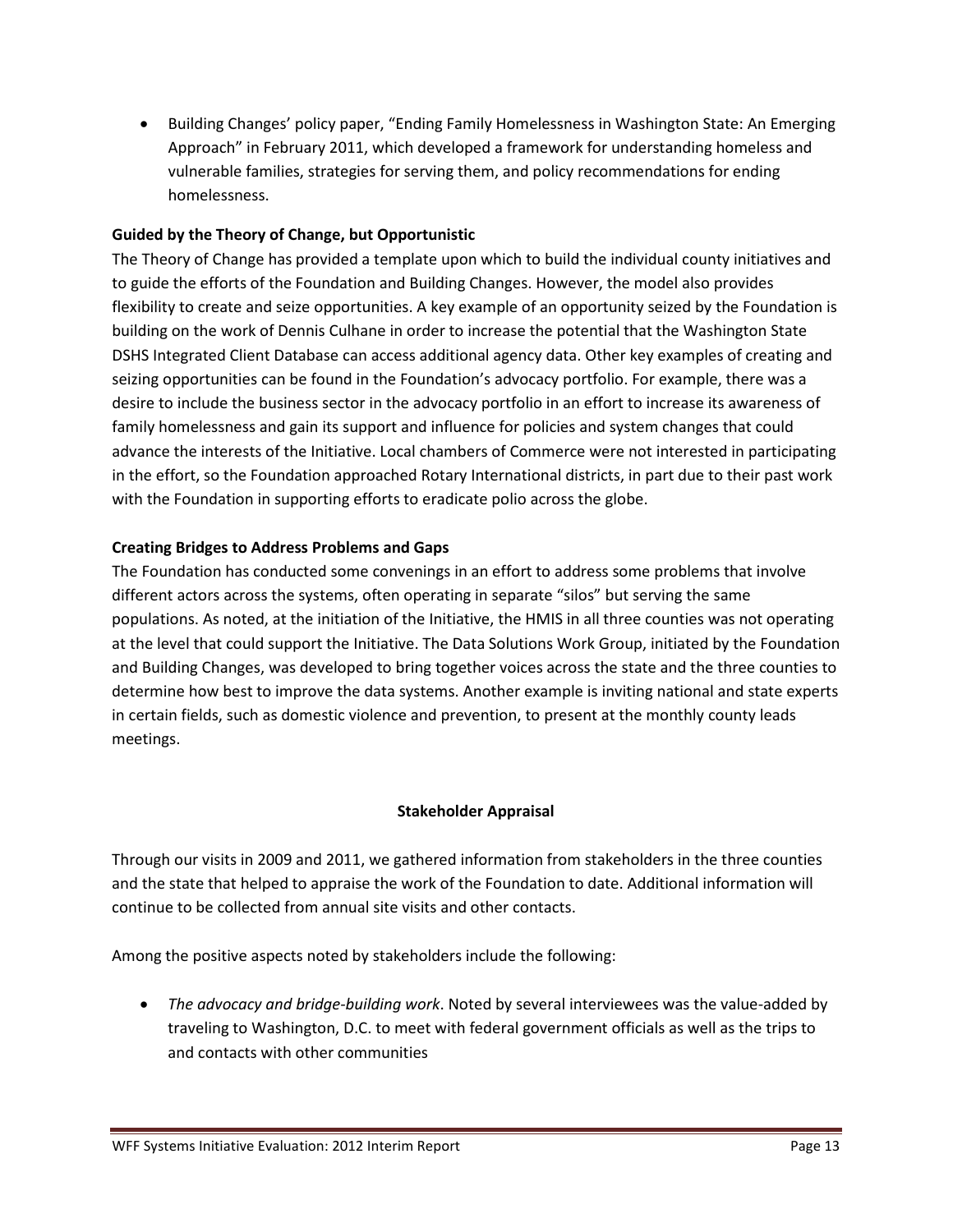- *The systems focus of the Initiative.* The work has brought individuals together, outside of their "silos," to focus on the inefficiencies of the system. One interviewee noted that, during the planning stage, some of the individuals designing the county plans were stymied at first on how to develop a system that could impact homelessness without adding housing. They were told by BMGF that foundation funding for additional housing capital was off the table, and as they looked at the system, they realized that they needed to focus on the inefficiencies in the system. It made them look to areas that they had not focused on in the past.
- *Bringing in new players into ending homelessness.* The Foundation's leadership, along with that of others, was attributed to bringing school systems into the mainstream work of homelessness.
- *Making an investment in changing the system.* The funding for infrastructure development as well as the SIG funding was viewed positively. The infrastructure funds were viewed as a jumpstart to the system, and the SIGs were considered important leveraging funds. Other funding by the Foundation, such as providing some support for the Benefits Portal, a one-stop shop application website for DSHS benefits, also was noted and favorably recognized.
- *Having complementary "sister" Initiatives that can be brought to bear.* As described earlier, the work of the Foundation in early learning and domestic violence was noted as an area that the WFF Systems Initiative might learn from and also incorporate into its own work.

There also were aspects about the design and implementation of the Initiative, although they were either not received as positive or were constructively criticized by the stakeholders. These aspects include the following:

- *The downsides of having an active funder*. Some concerns were raised about the Foundation's active role. Staff from the Foundation is more involved in the day-to-day work of the Initiative than funders are more typically. At times, it is perceived to be driving the agenda more than warranted and "having an opinion about everything," leading to lengthier planning processes.
- *Having extended planning processes*. The length of the planning process was noted by interviewees in all counties. The Foundation itself had an elongated process of development that was then followed by a three-stage planning process in the counties as well as a development and planning process for Building Changes. Interviewees noted that they kept hearing that change was going to happen, but it seemed to take a long time to occur.

In addition, not all planning processes were optimally aligned. Specifically, Building Changes was selected as an intermediary in March 2009, but did not have the capacity to take the responsibility on completely at that time. The original plan had been for the Foundation to select and fund Building Changes first, help it build capacity, and then provide it with the funding to re-grant to the counties for planning. In this way, Building Changes could provide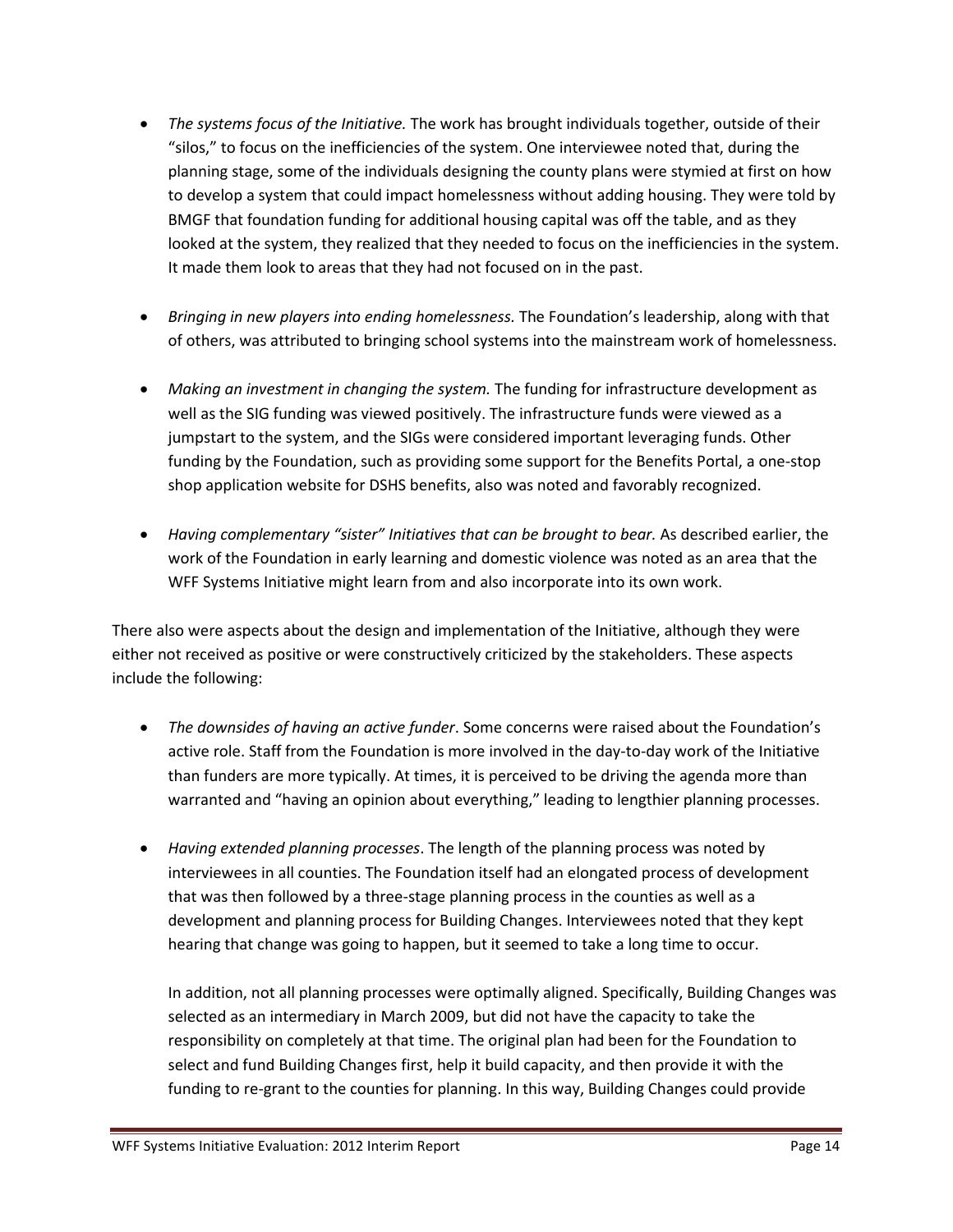deeper support to the counties in the planning process. However, the Foundation and Building Changes agreed that it would be important for the Foundation to fund the counties directly so that they could begin their planning processes while Building Changes was building its own capacity. The consequence of the Foundation's direct funding role with the counties, together with their active co-management role, is that the counties continued to see the Foundation as the main driver and to be confused as to the role that Building Changes was to play.

- *Funding and match expectations.* In the initial stages of implementation, there was considerable confusion as to the level of the match and what could be used as the match for SIG activities. It was noted that the Foundation initially announced the funding without providing details on the restrictions, and this lack of information led to high expectations among providers. Once the information unfolded over the course of a year and a half, there was frustration. In particular, at least one county expressed that it felt caught in the middle of trying to explain why the funding was taking so long and why it was not getting large sums of funds, struggling to explain what could be funded and the match requirements without sufficient explanation from the Foundation.
- *A focus on families exclusively*. In Snohomish County in particular, the Initiative's focus on homeless families, excluding youth and single adults, has been a bone of contention among providers, the government, and other funders in the county. Initially, a range of community agencies were interested in the Initiative. Agencies that did not serve families terminated their presentation and expressed concern that the amount of match required as well as the efforts needed at different levels of government would result in depleting resources for the other homeless subgroups (with particular concern for youth, as there had been some prior focus on chronic homelessness). Consequently, at least one of the funders interviewed noted that it will redirect its resources to the gaps that are left by the Foundation.
- *The missing "sixth pillar."* Concerns continue about the lack of affordable housing and housing subsidies in the counties, and the foundation's unwillingness to fund housing capital. These concerns were in place even before the considerable cuts in funding that the state had to make in 2011. Despite the presence of the third pillar (rapid housing), several of the individuals we interviewed in the three counties questioned the plausibility of the Initiative being able to achieve its long-term goals without a "sixth pillar" (funds to increase the supply of affordable housing) to the Theory of Change.
- *Shifts in priorities.* The WFF Systems Initiative is viewed by some as a new plan placed on top of the existing Ten Year Plans. In addition, the Initiatives' focus on shifting from an emphasis on shelter and transitional housing to rapid housing has required some community-based organizations, many of which have been in operation for over 20 years, to reshape their business models. Many of these models have shelter and transitional housing at their core and, ironically, a number of the organizations built their stable of transitional housing through the